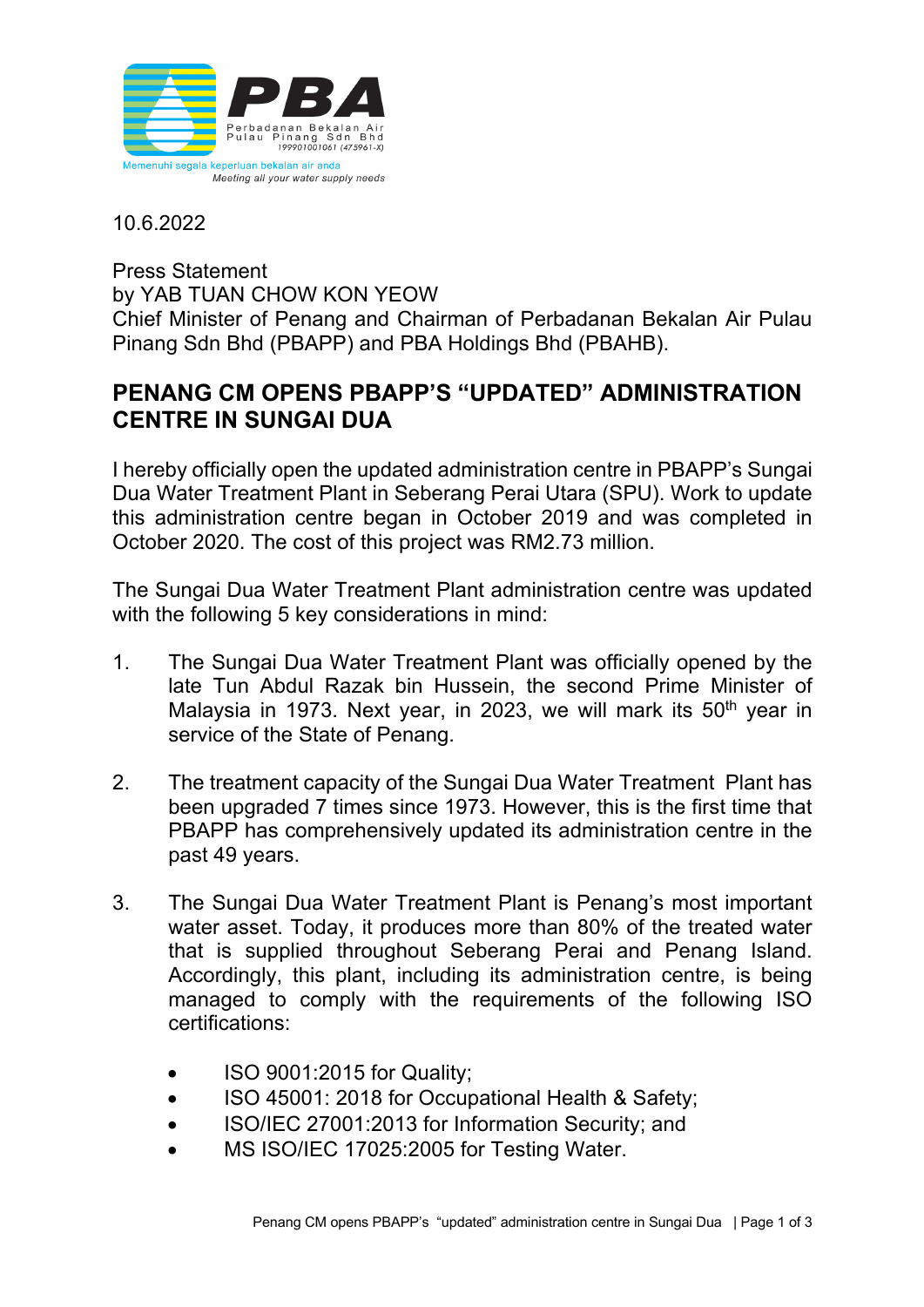

- 4. This plant must be managed efficiently because it plays a leading role in allowing PBAPP to produce the "cheapest possible" treated water in Penang. It has helped PBAPP to sustain the lowest water tariffs in Malaysia for the majority of Penang's domestic water consumers who use less than 35,000 litres per month. It also allows PBAPP to offer highly competitive trade water tariffs to factories, hotels and other business operators.
- 5. PBAPP needs to ensure that the Sungai Dua Water Treatment Plant continues to operate smoothly and efficiently until 2050. We need this plant to continue to supply a large volume of treated water, using conventional water treatment technology, until we can deploy other technologies, such as desalination, to meet Penang's future water demand.

In summary, this project to "update" the administration centre of the Sungai Dua Water Treatment Plant is both necessary and timely.

As you can see, the new facade of the administration plant now projects a more "green" and environment-friendly image. In fact, this "green" image is not only for show. It is backed up by real-world benefits.

A more "open area" has been built to support natural air flow and reduce airconditioning costs. Natural lighting for various spaces have been optimised to allow more sunlight to enter, thereby reducing on lighting costs.

All tap points and toilet systems in this building have been fitted with water saving devices to promote water saving, in line with PBAPP's promotion of a water saving culture in a water-stressed state and to reduce wastewater discharges.

PBAPP has also updated this administration centre to house a special lift and toilets for disabled visitors, so that they may safely access all 3 floors easily and comfortably.

Please allow me to reiterate that this is the administration centre of the most important water treatment plant in Penang.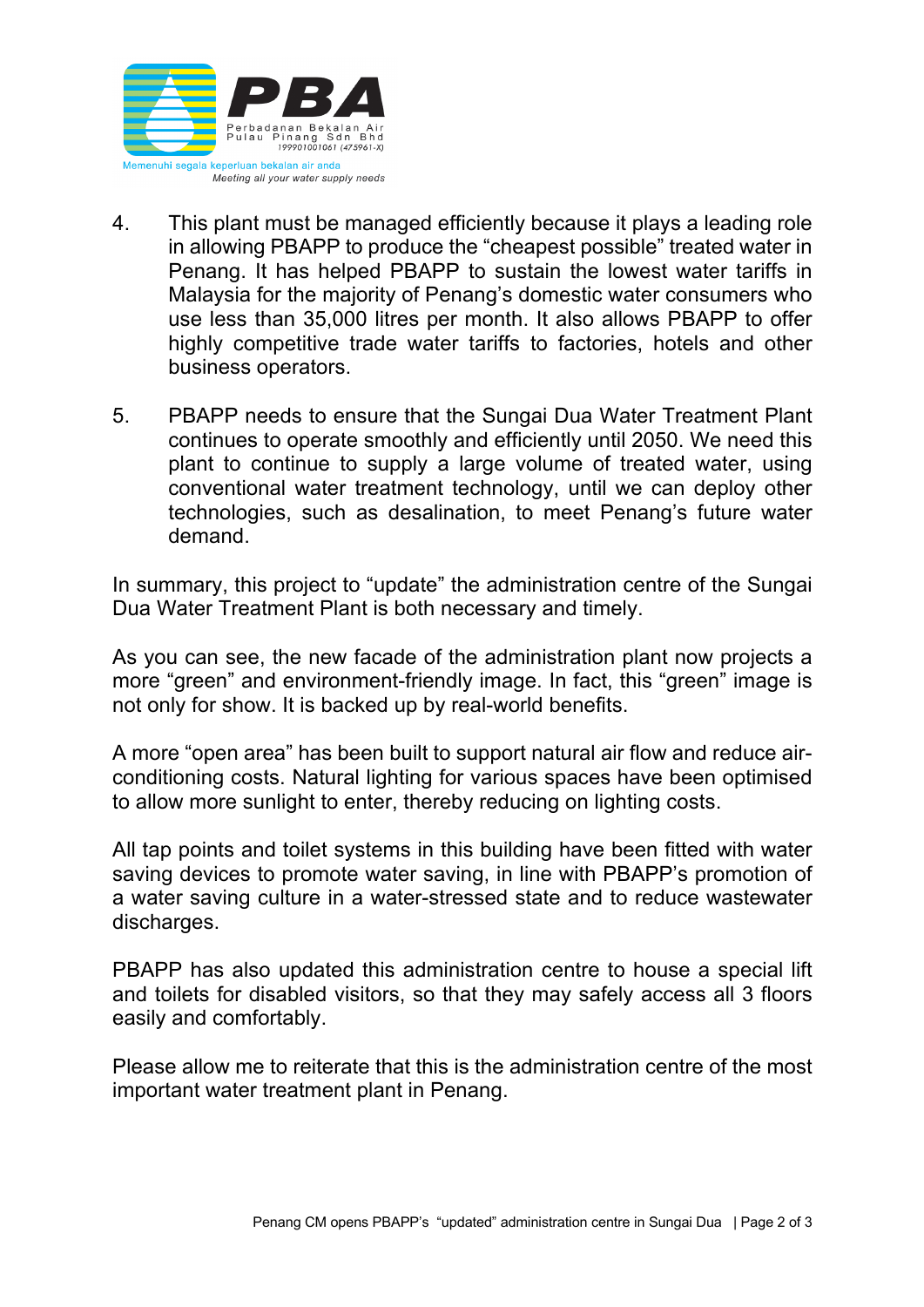

As such, I am pleased to note that the PBAPP has taken into account modern operational requirements, safety considerations, environmental-friendliness, cost-effectiveness and special needs in updating it.

Besides officiating the opening of this centre, I am also here today to review the progress of the "Phase 2 Sedimentation Tanks Upgrade Project" here. When fully commissioned, this project will enable the Sungai Dua WTP to produce more treated water. It must be commissioned before the end of this year on time to alleviate the urgent water supply issues in SPS.

Later, I will also visit the proposed site of Package 12A of the Sungai Dua Water Treatment Plant which will be expedited to further increase the capacity of this plant by 2023. This project started in March 2022 and I have directed PBAPP to complete this project by December 2023 as scheduled.

Finally, I will visit the state-of-the art PBAPP Central Laboratory that is responsible for continuously sampling and testing water daily. This lab helps to ensure that PBAPP's treated water is amongst the cleanest, safest and healthiest supplied by a water operator in Malaysia.

It has won 5 consecutive "IKM Excellence Awards" from the Malaysian Institute of Chemistry. The PBAPP Central Laboratory is now planning to offer its services to external clients.

\_\_\_\_\_\_\_\_\_\_\_\_\_\_\_\_\_\_\_\_\_\_\_\_\_\_\_\_\_\_\_\_\_\_\_\_\_\_\_\_\_\_\_\_\_\_\_\_\_\_\_\_\_\_\_\_\_\_\_\_

Thank You.

| Issued by : | Syarifah Nasywa bt Syed Feisal Barakbah |
|-------------|-----------------------------------------|
|             | Corporate Communications Unit           |
| Email       | syarifah@pba.com.my                     |